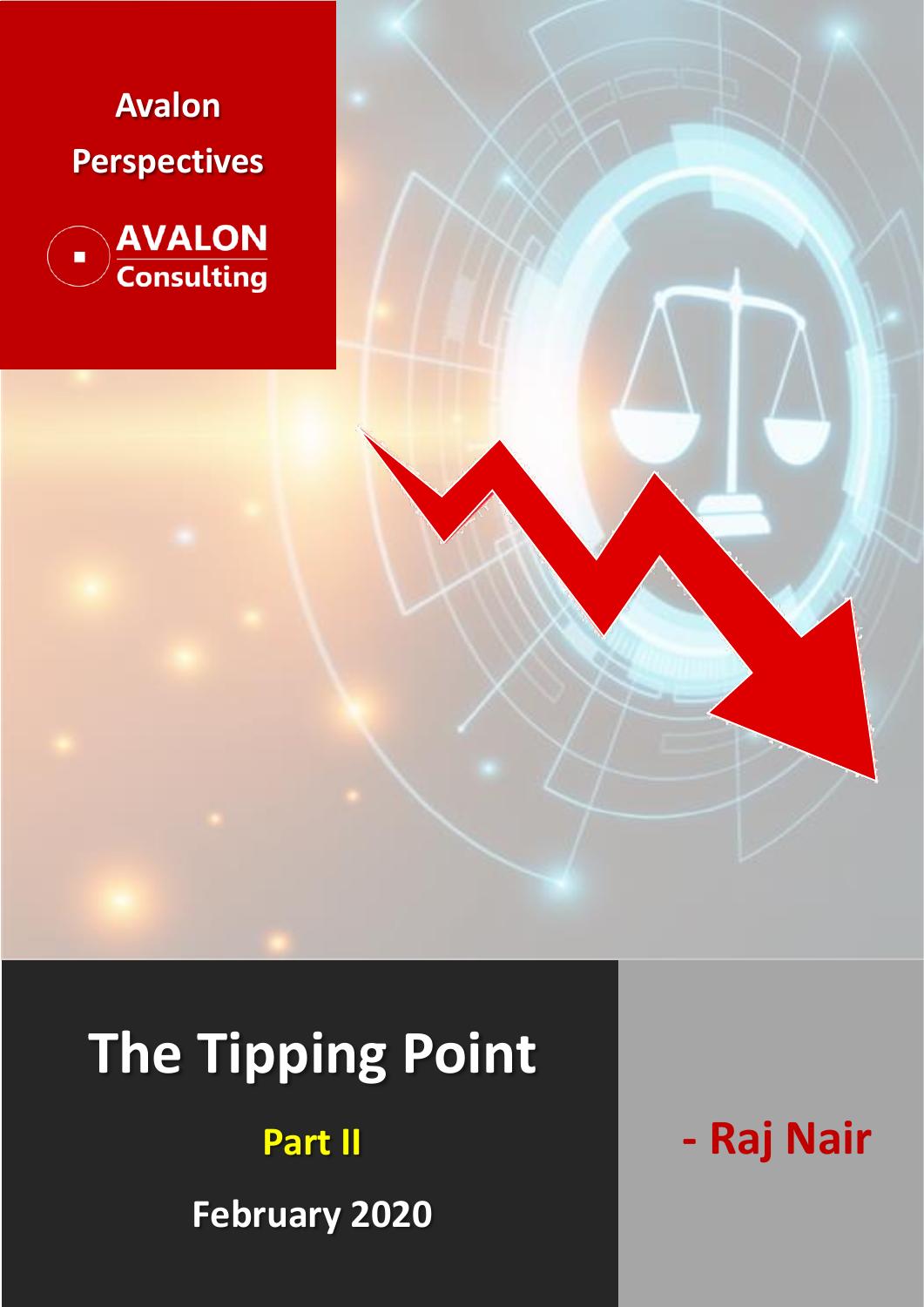The views expressed in this article are those of the author and do not necessarily reflect the views of Avalon Consulting. In any case, it is not intended to be advice which may be the basis for business or other decisions that the reader may wish to take.

## ABOUT THE AUTHOR



**As a strategy consultant, Raj has helped companies across diverse industries in India, USA, Europe, and the Middle East to develop strategies, align strategy to vision, grow in competitive markets, restructure to make companies more customer focused etc.**

**In his current role, Raj serves as – Chairman: Avalon Consulting, AGR Knowledge Services, and Germinait Solutions Pvt Ltd**

**In his previous roles, Raj has worked as a Merchant Banker with Grindlays Bank and has also worked in the Consumer Durables industry. He is the immediate past President of IMC Chamber of Commerce and Industry**

**Raj graduated from the Indian Institute of Technology, Bombay and the Indian Institute of Management, Ahmedabad, which are India's top engineering and business schools respectively**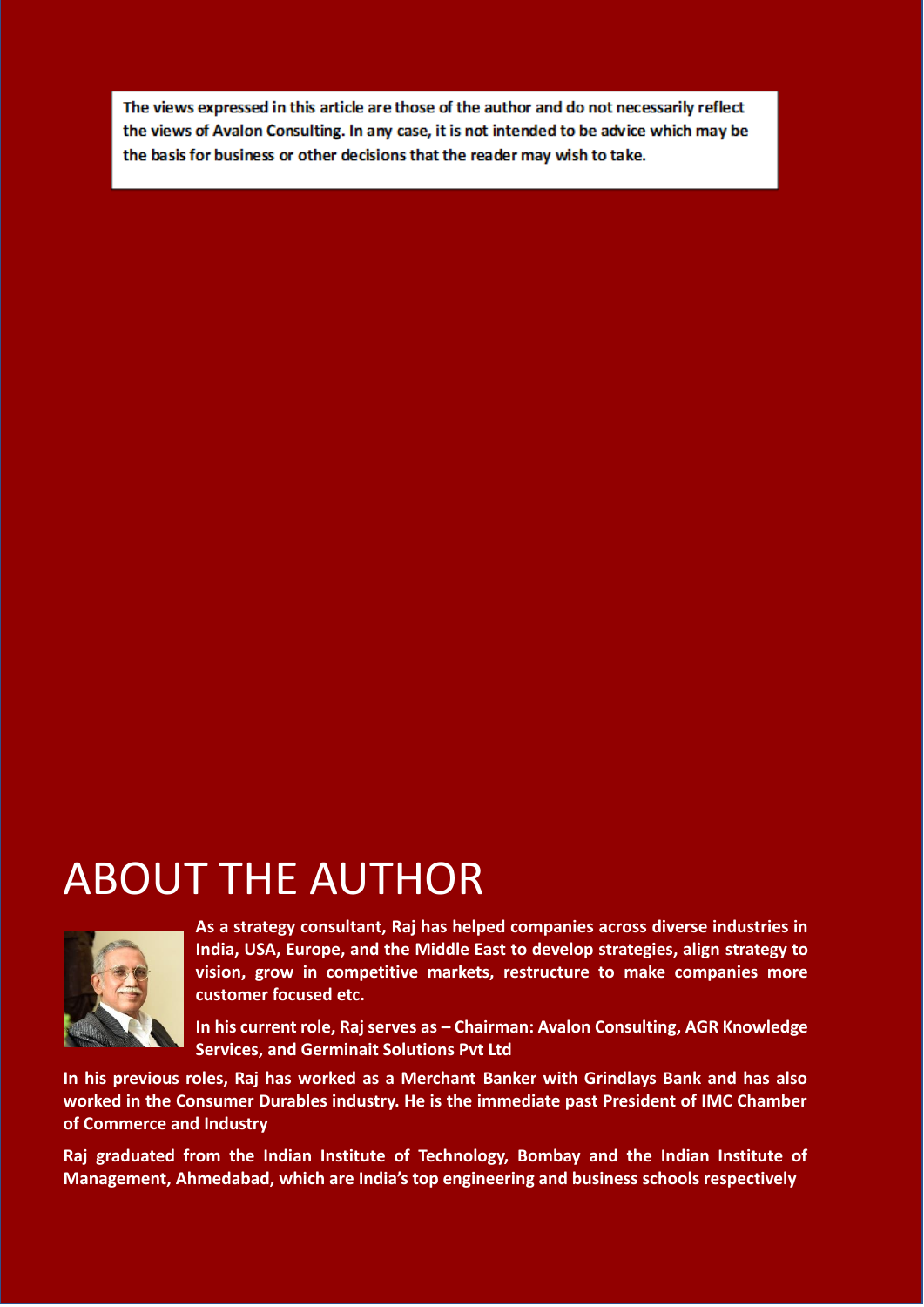## **2020: The Tipping Point – Part II**

#### By Mr. Raj Nair, Chairman, Avalon Consulting

Things got so bad that on February 20, 2020 when COVID19 spread across Asia, Europe and the US, a senior scientist, Dr Boris Lungski from a University in Europe decided shrink himself, and slid into the lungs of a patient to interview a COVID 19 virus, who goes by the name, Cyrus de Virus. I bring you excerpts of this path-breaking interview with Cyrus which could help mankind understand the disease, its current plans and how it will shape the global economy in 2020.

*Dr BL: I understand that you are the first cousin of the good virus causing common cold and also the bad SARS Corona virus. Which one are you more like?*

*CdV: You are mortally scared. Why don't you ask me directly whether it is possible for the human race to deal with me or kill me to save itself? Yes, it is possible, but you will have to change your approach.*

*You want to explore other planets without having enough understanding of things on your own planet. You assume things exist or don't, things are living or not living. Your scientists have already shown that Quantum particles can exist and not exist at the same time. Why is it so difficult to understand that viruses too can be living or non-living? You argue that I don't fulfil the 7 criteria that defines a living being, yet you believe that if I don't get a carrier cell, I will die in a week. Die, when was I alive according to your own knowledge?*

*Good like common cold virus? There is nothing good about it if it kills half a million people a year. I spread faster than SARS virus, have chosen trade routes from Wuhan to other parts of the world. You think that I don't like Senior Citizens. You think I kill mostly weak people with other underlying maladies. That is your perception based on available statistics. Unlike in the past, your scientists have figured out very quickly what I look like- a single DNA/RNA strand coated with protein material, etc. and an exterior having protruding receptors to help me latch on to living cells. To qualify as 'living' in your language, I need to get embedded in a living cell, make them 'bad' and then we use our combined might to replicate. And your problem is that you cannot easily destroy those bad human cells to destroy me, without destroying the host person.*

*You will not be able to stop me on your own without understanding how to prevent me from spreading or remaining inside you without harming you. You will be hoping that I will be halted by circumstances, probably nature itself, before you learn how to. However, by then, I will inflict a lot of pain to humans and their ecosystem which you call economy, business, entertainment, etc. because of your ignorance and inability to think out of the box which you have put yourselves into.*

*Dr BL: This is creating human misery by destroying families and livelihood. Already over 50,000 humans across 40 countries have been infected and in a couple of weeks that count will double. People are scared to travel, being advised not to congregate in groups, scared to go to crowded places, etc. Businesses are downing their shutters, planes are grounded, hotels are vacant, some factories are shut, etc. Don't you feel bad?*

*CdV: My tribe did cross over from an animal host to a human. But you brought the rest upon yourself. You and we have the same right to exist and procreate. We like all animal cells. Why can't you devise a way for your body to host us without your immune system destroying us and you? You bear the responsibility for the current problem, not my tribe. Now deal with it.*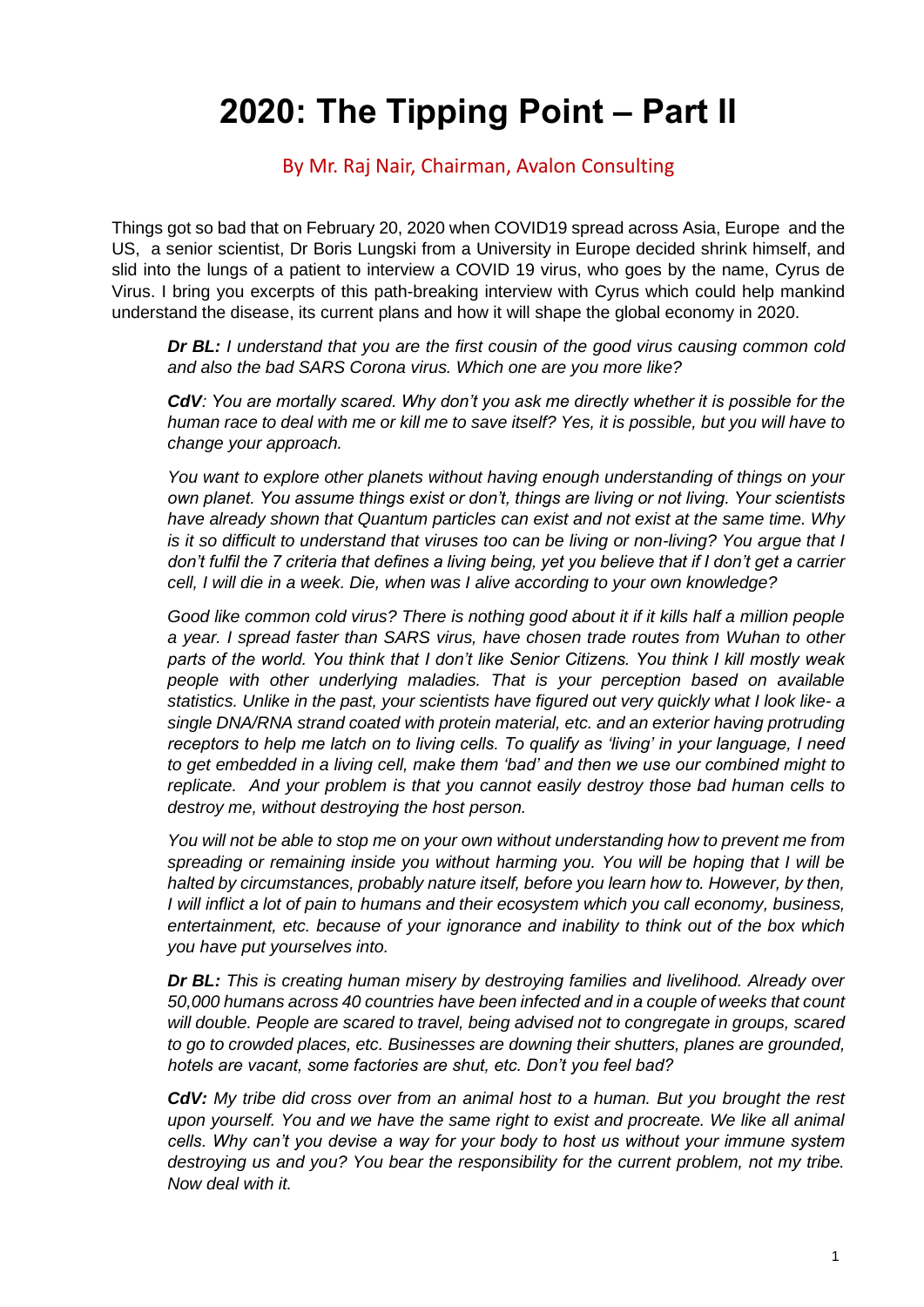*Dr BL: When will you end this onslaught on the human race?* 

*CdV: Not until nature prevents us from colonising human bodies because you are at least a year away from developing a vaccine. In the meanwhile, I moved from China to Iran because it is the land of my famous namesake, Cyrus the Great, who conquered a large part of the Old World more than 2500 years ago. He was considered to be a virtuous and evolved human being. One day, humans too will figure out ways to use me like you have found ways to deploy Herpes virus in killing cancer tumours.*

*Dr BL: Do you realise how much harm you have caused?* 

*CdV: Of course, I do realise it. I know that the world's largest business vertical, 'Tourism and Travel', is panting for breath. Tour operators, Hotels, travel agencies, airlines and soon buses and trains across the world are going to suffer even more badly from now on. Job losses by the millions.*

*The economy across the board will suffer a slowdown. Job losses by the millions. Therefore, stock markets across the world will crash. Wealth losses by the billions of dollars.*

*Do you realise the folly of your profit-obsessed businessmen? They made themselves vulnerable to supply chain breakdown by putting all their eggs in China. They compromised on geographical concentration risking their entire business, in order to leverage China's low cost. Now the cost of disruption will be in hundreds of billions. Massive job losses too.* 

*Don't blame me alone for your ills. There is more to come. You have inflicted so much harm on nature that now nature is all set to pay back in the form of global warming which will also lead to more types of microbes troubling you besides rising sea levels, droughts, floods, water shortage, etc.*

I met a worried Dr Boris Lungski two days later. After hearing him out, I rushed to Professor Inov M Smarth, the famous American economist, to get his educated views on the implications of what Cyrus de Virus said. A condensed version my 10 hour meeting with Prof Smarth has been organised under four topics as follows:

#### **Economic slowdown and GDP**

I told him that even in January 2020, the cautiously optimistic World Economic Report 2020 of the IMF had no mention of the Covid risk. Inability of China to control the spread of Covid 19 to other countries is a grave portent of things to come especially if those countries are not able to prevent onward spread to other countries. There could be a global pandemic. The bad news is that, human carriers of Covid19 survive longer much longer than the more deadly Nipah and Ebola and can therefore, spread the disease wider. But the WHO believes that a pandemic is not likely, although in much of the OPEC and the developing world especially Africa, the preparedness to deal with pandemics is highly suspect. Though H1N1 infected 1.62 million and killed 284,500 people in 214 countries in 2009, we did not panic as much then as we do today. It is partially because the world is now more heavily dependent on China than ever before, news spreads faster in today's digitally networked world and also because of algorithmic trades that have replaced human judgement. Whilst there are various attempts to quickly model the likely scenario, there is clear consensus that there will be a serious global slow-down, but opinion is divided whether there would be a serious pandemic or not. That Covid19 will fade out is still speculation since not enough is known except that there may be similarities with SARS virus which slowed down after winter when warmer temperatures arrived.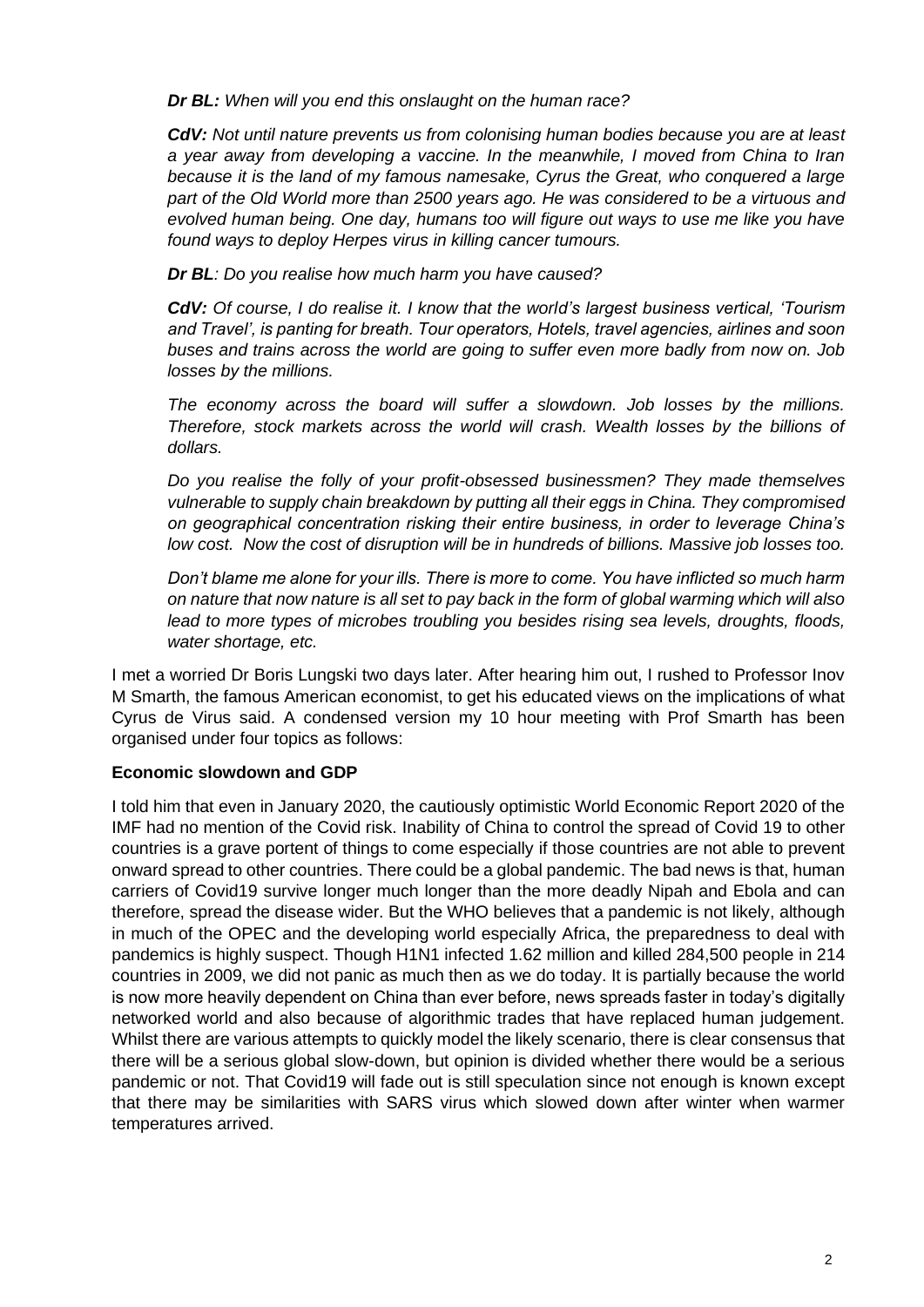|                                 | <b>Population</b><br>(Thousands) | <b>Mortality in First Year (Thousands)</b> |                |            |                 |            |            |            |
|---------------------------------|----------------------------------|--------------------------------------------|----------------|------------|-----------------|------------|------------|------------|
| <b>Country/Region</b>           |                                  | <b>S01</b>                                 | <b>S02</b>     | <b>S03</b> | <b>S04</b>      | <b>S05</b> | <b>S06</b> | <b>S07</b> |
| Argentina                       | 43,418                           | $\overline{a}$                             | ٠              | ٠          | 50              | 126        | 226        | 50         |
| Australia                       | 23,800                           | $\overline{a}$                             |                |            | 21              | 53         | 96         | 21         |
| <b>Brazil</b>                   | 205,962                          |                                            |                |            | 257             | 641        | 1,154      | 257        |
| Canada                          | 35,950                           | ٠                                          |                |            | 30              | 74         | 133        | 30         |
| China                           | 1,397,029                        | 279                                        | 3,493          | 12,573     | (2.794)         | 6,985      | 12,573     | 2,794      |
| France                          | 64,457                           | ٠                                          |                |            | 60              | 149        | 268        | 60         |
| Germany                         | 81,708                           | ٠                                          | ٠              | ٠          | 79              | 198        | 357        | 79         |
| India                           | 1,309,054                        | ٠                                          | ٠              | ۰          | 3,693           | 9,232      | 16,617     | 3,693      |
| Indonesia                       | 258,162                          | ٠                                          |                | ٠          | 647             | 1,616      | 2,909      | 647        |
| Italy                           | 59,504                           | ٠                                          |                | ٠          | 59              | 147        | 265        | 59         |
| Japan                           | 127,975                          | ٠                                          | ٠              | ٠          | 127             | 317        | 570        | 127        |
| Mexico                          | 125,891                          | ٠                                          | ٠              | ٠          | 184             | 460        | 828        | 184        |
| Republic of Korea               | 50,594                           | ٠                                          |                |            | 61              | 151        | 272        | 61         |
| Russia                          | 143,888                          | ٠                                          |                | ٠          | 186             | 465        | 837        | 186        |
| Saudi Arabia                    | 31,557                           | $\blacksquare$                             | $\overline{a}$ | ٠          | 29              | 71         | 128        | 29         |
| <b>South Africa</b>             | 55,291                           | $\blacksquare$                             |                |            | 75              | 187        | 337        | 75         |
| Turkey                          | 78,271                           | $\overline{a}$                             |                | L.         | 116             | 290        | 522        | 116        |
| <b>United Kingdom</b>           | 65,397                           | $\overline{a}$                             | ٠              | ٠          | 64              | 161        | 290        | 64         |
| <b>United States of America</b> | 319,929                          | ٠                                          | ٠              | ٠          | 236             | 589        | 1,060      | 236        |
| <b>Other Asia</b>               | 330,935                          | $\overline{a}$                             |                | ÷          | 530             | 1,324      | 2,384      | 530        |
| Other oil producing countries   | 517,452                          | $\blacksquare$                             |                | ٠          | 774             | 1,936      | 3,485      | 774        |
| <b>Rest of Euro Zone</b>        | 117,427                          | ٠                                          | ٠              | ٠          | 106             | 265        | 478        | 106        |
| <b>Rest of OECD</b>             | 33,954                           | ٠                                          |                | ٠          | 27              | 67         | 121        | 27         |
| <b>Rest of the World</b>        | 2,505,604                        |                                            |                |            | 4,986           | 12,464     | 22,435     | 4,986      |
| <b>Total</b>                    | 7,983,209                        | 279                                        | 3,493          |            | 12,573 (15,188) | 87,971     | 68,347     | 15,188     |

**Table 1: Projected Mortality in case of Covid19 Pandemic**

from the Brooking's Institute Report on the likely impact of Covid 19, based on the McKibbin and Wilcoxen Model (a hybrid of Dynamic Stochastic General Equilibrium (DSGE) and Computable General Equilibrium (CGE) Models) which shows that barring the least impact scenario out of the six studied by them, the global death toll in the first year will be about 3.5 million to 15.2 million. In the worst case, India and China will be at the top with 3.7 million and 2.8 million respectively due to their high population density. Generally, it would be high in emerging markets due to lack of resources and readiness to combat a pandemic (Table 1).

Prof Smarth showed me two scary Tables

The impact on GDP according them, is likely to be very significant across continents (Table 2).

*Source for Tables 1 & 2: Brookings Institute*

| <b>Country/Region</b> | <b>S01</b> | <b>S02</b> | <b>S03</b> | $\overline{604}$ | <b>S05</b> | <b>S06</b> | <b>S07</b> |
|-----------------------|------------|------------|------------|------------------|------------|------------|------------|
| <b>AUS</b>            | $-0.3$     | $-0.4$     | $-0.7$     | $-2.1$           | $-4.6$     | $-7.9$     | $-2.0$     |
| <b>BRA</b>            | $-0.3$     | $-0.3$     | $-0.5$     | $-2.1$           | $-4.7$     | $-8.0$     | $-1.9$     |
| <b>CHI</b>            | $-0.4$     | $-1.9$     | $-6.0$     | $-1.6$           | $-3.6$     | $-6.2$     | $-2.2$     |
| <b>IND</b>            | $-0.2$     | $-0.2$     | $-0.4$     | $-1.4$           | $-3.1$     | $-5.3$     | $-1.3$     |
| <b>EUZ</b>            | $-0.2$     | $-0.2$     | $-0.4$     | $-2.1$           | $-4.8$     | $-8.4$     | $-1.9$     |
| <b>FRA</b>            | $-0.2$     | $-0.3$     | $-0.3$     | $-2.0$           | $-4.6$     | $-8.0$     | $-1.5$     |
| <b>DEU</b>            | $-0.2$     | $-0.3$     | $-0.5$     | $-2.2$           | $-5.0$     | $-8.7$     | $-1.7$     |
| ZAF                   | $-0.2$     | $-0.2$     | $-0.4$     | $-1.8$           | $-4.0$     | $-7.0$     | $-1.5$     |
| <b>ITA</b>            | $-0.2$     | $-0.3$     | $-0.4$     | $-2.1$           | $-4.8$     | $-8.3$     | $-2.2$     |
| <b>JPN</b>            | $-0.3$     | $-0.4$     | $-0.5$     | $-2.5$           | $-5.7$     | $-9.9$     | $-2.0$     |
| <b>GBR</b>            | $-0.2$     | $-0.2$     | $-0.3$     | $-1.5$           | $-3.5$     | $-6.0$     | $-1.2$     |
| <b>ROW</b>            | $-0.2$     | $-0.2$     | $-0.3$     | $-1.5$           | $-3.5$     | $-5.9$     | $-1.5$     |
| <b>MEX</b>            | $-0.1$     | $-0.1$     | $-0.1$     | $-0.9$           | $-2.2$     | $-3.8$     | $-0.9$     |
| CAN                   | $-0.2$     | $-0.2$     | $-0.4$     | $-1.8$           | $-4.1$     | $-7.1$     | $-1.6$     |
| <b>OEC</b>            | $-0.3$     | $-0.3$     | $-0.5$     | $-2.0$           | $-4.4$     | $-7.7$     | $-1.8$     |
| OPC                   | $-0.2$     | $-0.2$     | $-0.4$     | $-1.4$           | $-3.2$     | $-5.5$     | $-1.3$     |
| ARG                   | $-0.2$     | $-0.3$     | $-0.5$     | $-1.6$           | $-3.5$     | $-6.0$     | $-1.2$     |
| <b>RUS</b>            | $-0.2$     | $-0.3$     | $-0.5$     | $-2.0$           | $-4.6$     | $-8.0$     | $-1.9$     |
| SAU                   | $-0.2$     | $-0.2$     | $-0.3$     | $-0.7$           | $-1.4$     | $-2.4$     | $-1.3$     |
| <b>TUR</b>            | $-0.1$     | $-0.2$     | $-0.2$     | $-1.4$           | $-3.2$     | $-5.5$     | $-1.2$     |
| <b>USA</b>            | $-0.1$     | $-0.1$     | $-0.2$     | $-2.0$           | $-4.8$     | $-8.4$     | $-1.5$     |
| OAS                   | $-0.1$     | $-0.2$     | $-0.4$     | $-1.6$           | $-3.6$     | $-6.3$     | $-1.5$     |
| <b>INO</b>            | $-0.2$     | $-0.2$     | $-0.3$     | $-1.3$           | $-2.8$     | $-4.7$     | $-1.3$     |
| <b>KOR</b>            | $-0.1$     | $-0.2$     | $-0.3$     | $-1.4$           | $-3.3$     | $-5.8$     | $-1.3$     |

| Table 2: Likely deviation in % from base line GDP growth |  |  |
|----------------------------------------------------------|--|--|

He nodded in agreement when I quipped that this would place the global GDP growth in 2020 at around 1.3 to 1.5% in case of a pandemic of such magnitude, with the US, UK and the EU being close to zero (France and Germany being just above water), China at 4.4 to 4.6% and India at 3.5 to 4%. Asia as a region would be hit severely. If there is no pandemic (and things get controlled in Q2), one could add 0.8 to 1% to each one's GDP growth except in the case of the US where it could be 1.4 to 1.7% higher because massive interventions could be expected to shore up the economy in the short term due the elections in November.

#### **Stock markets**

The longest bull in recent years (131 months versus 119 months before the Great Depression) showed no sign of abating even

in late January. I felt compelled to draw his attention to Prof Robert Schiller's observations (which I had quoted in my 2018 paper -The Good, The Bad and The Oily). Schiller had explained that the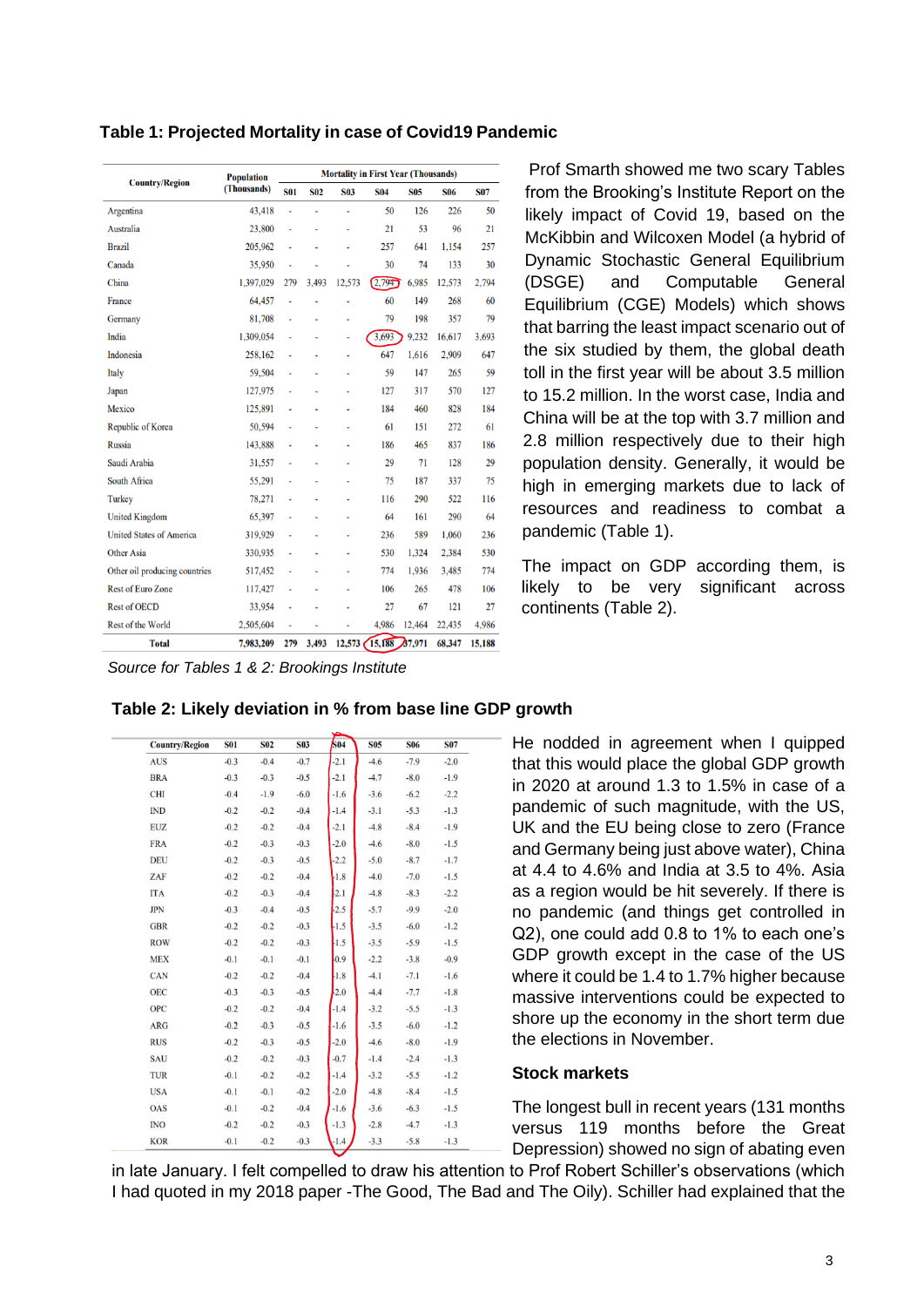CAPE Index in the US was 31 at the start of 2018 (about 25% higher than the CAPE in the previous 15 years) and that the last time it was as high (it touched 30), marked the end of the Roaring Twenties in 1929. Something triggered a collapse and we had the Great Depression. I had mentioned then that it is difficult to predict what would trigger the next collapse and when.

That got Prof Smarth excited. He argued that a collapse was more than probable now because there were numerous triggers, the most potent and immediate one being Covid 19. He showed me the following chart (Table 3) in which the Dow Jones kept rising in till February when it started falling.



#### **Table 3: Dow Jones trend (Mid Aug 2019-mid Feb 2020)**

The good Professor not only spoke of further drop in March and beyond, but also was clear that all major Stock Exchange Indices will, at best, end the year at a bit lower than it was in late February, notwithstanding the ups and downs in the interim. He was sure that the Schiller moment had arrived. Covid 19 would spare none and for some countries including India, with the weak financial sector, could hurt more. The bears amongst Hedge Funds want us to believe that there will be a Great Depression type global carnage.

#### **Banking and Finance:**

The expected economic slow-down due to Covid19 has the potential to reduce credit offtake, savings and to increase defaults by leveraged borrowers. Fearing shocks to the banking system, several Central Banks have swung into action to minimise the impact on their banking system. Most OECD countries will throw their war chest at the problem like they did in 2008 and reduce interest rates to near zero or negative. Unlike in 2008, many of the large global banks are more stable now though albeit not be very profitable in 2020. Mid-sized Banks will be under pressure due to the slowdown. In some countries like Lebanon where banks hold mostly sovereign papers and the Government is close to default, there is going to a severe crisis. Chinese Banks will be challenged by corporate defaults due to the slowdown. Corporate debt to GDP ratio which was a precarious 160% in 2017 has grown further to over 200% now. It is argued that, most if it is owed by State Owned Enterprises. The Shadow Banking sector in China is on the knife's edge. Covid19 has made the situation challenging.

The Indian Banking system has a peculiar problem due to many large and medium sized Indian companies being more debt-leveraged in 2019 than they were in 2008, in pursuit of growth. Worse still, many of their promoters are in even more debt by hypothecating their equity shares to raise money for investments. When growth slowed down due to De-monetisation in late 2016, their debt started unravelling. The heavily borrowed infrastructure sector suffered delays due to lack of clearances, inability to close their funding plans in some cases, etc. resulting in Banks running huge NPAs and their inability to lend more for growth. The NBFC Sector got stranded without adequate funds to lend, after the spectacular collapse of IL&FS which was the darling of many lending Banks. At that time, the RBI added to the woes of even normal businesses by following a conservative policy of inadequate money supply for Non Food credit and high interest rates. Whilst the RBI reversed those policies later, the economy had already got into a rut. The Budget of February 2020 which was a golden opportunity to build a levee against a looming crisis, that was wasted. Reform measures could have tipped the economy from slump to higher growth. Instead the Government largely scrimped on economic measures essential for lifting the Indian economy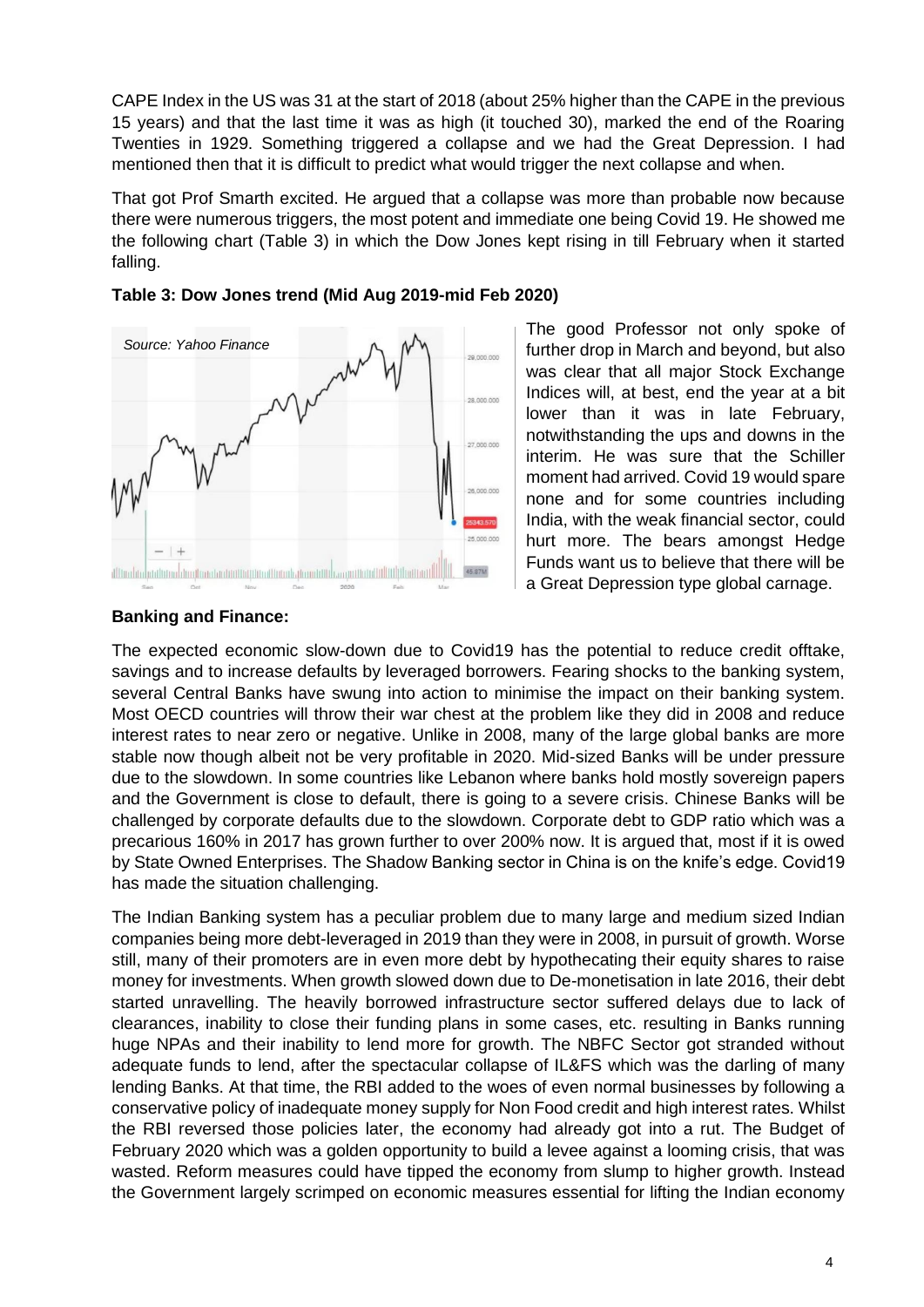out of the rut despite the Global economy heading for a slowdown. The business community did not cover itself with glory by its gushing endorsement of the Budget. It is fortuitous for some countries like India that the Corona virus sent the global oil prices down from the \$60s per barrel at the start of the year to below \$50 in February. With the fear of Covid19 resulting in severe cutbacks in travel, conferences, and production cuts in certain sectors which are dependent on imports from China, the fear of loan defaults is palpable. Oil price will fall further and soon test \$ 35, which will help India.

Some NBFCs and Banks are in bad shape, one of them being Yes Bank. Rescue plans for Yes Bank have been in the works for many months, and more frantically in the past six weeks. For more details read Sucheta Dalal's piece [https://www.moneylife.in/article/will-govt-support-efforts](https://www.moneylife.in/article/will-govt-support-efforts-to-save-yes-bank-and-prevent-another-systemic-shock-after-ilfs-and-dhfl/59442.html)[to-save-yes-bank-and-prevent-another-systemic-shock-after-ilfs-and-dhfl/59442.html.](https://www.moneylife.in/article/will-govt-support-efforts-to-save-yes-bank-and-prevent-another-systemic-shock-after-ilfs-and-dhfl/59442.html) Finally, the RBI and the Government of India declared a moratorium on March 5 on Yes Bank for 30 days to give it time to prevent another IL&FS type contagion. While the Yes Bank shares have nose-dived after that, pulling other scrips and indices down, the entire finance sector stands exposed to ill winds blowing initially from China, and now from all around.

#### **Global Supply Chains**

The major global supply chains that are already getting disrupted even without Covid19 becoming a pandemic are Semiconductors and related equipment, IT & Telecoms hardware, Household and Personal products. Consumer Services, Consumer Durables, Pharmaceuticals and Life Sciences, Food, Capital Goods, Media & Entertainment and Software services. In some cases, supply from China has ground to a halt. The reliance of S&P 500 companies on supplies from Greater China (Table 4) is a good proxy for global trade at large.



This level of dependence is sufficient to lead the world economy asunder as supply chains take time to reorient with new supply sources and because China carries the world economy on its shoulders (nearly a third of the increase in the world GDP in \$ terms in 2019 came from China) and not the USA (which only accounts for 13.8%) though it is the world's strongest economy. China's likely GDP growth rate in 2020 is expected to be range bound with a cap of 5.6% and a low

#### of about 4.5%- a steep fall from 6.1% estimated in 2019. The implications are huge considering that imports and exports are about 50% of China's GDP. To whom will the world sell to or buy from if China slows on both counts? It spells trouble for the rest of the world and if there is a pandemic, all hell could break out in the short term.

World trade will suffer badly in the first half of 2020 because of Covid-19 induced supply dislocations. EU's trade with China could get hit even more because China will perforce reduce

#### **Table 4: The reliance of the S&P 500 on supplies from China and Hong Kong**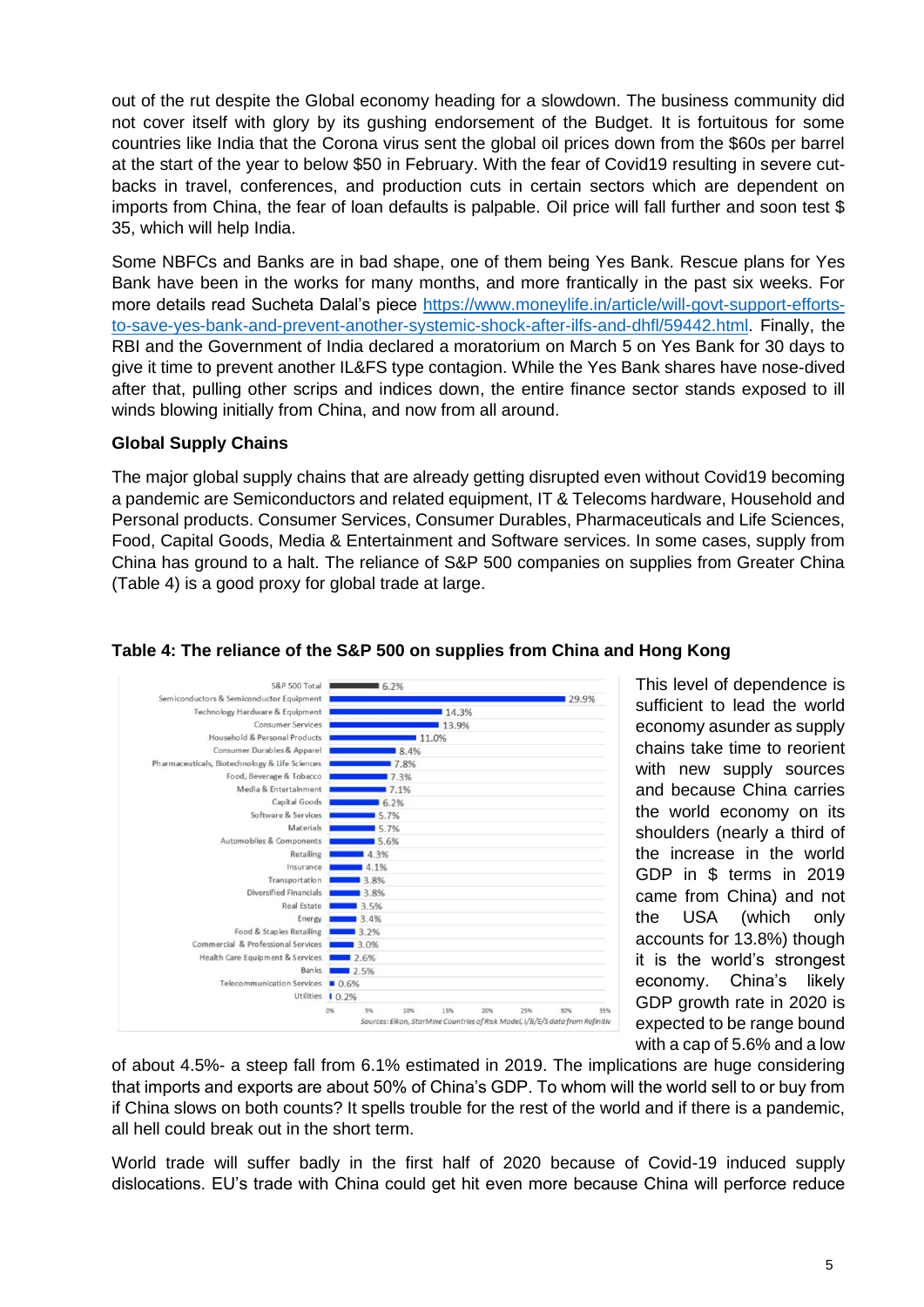imports from the EU of goods that can be procured from the US to meet its targets when the US-China Phase 1 Trade Pact is implemented. A struggling EU economy will then face a double whammy. China has a new challenge as it will be tough for the US to not put bio security curbs against imports from China especially products for human consumption and use.

Covid 19 is the most visible tipping point for the global supply chains because if it is severe enough, MNCs will be forced retreat to the old wisdom of not putting all eggs in one basket. This could lead to a more geographical diversification which could alter not just trade flows but also investment and human capital flows in the coming years.

#### **Which are temporary effects, and which will stay?**

There is little doubt that stock markets will eventually move up and beyond the January 2020 levels after this disease crisis is over, though not in 2020. It has always been the case in the past as can be seen from the chart in Table 5. Oil price too will sink much further and later work its way up.



#### **Table 5: Pandemics & Dow Jones from 1997 to 2020**

However, when it comes to global supply chains, it is reasonable to expect that the push to go beyond China which started more than five years ago, will accelerate. While China will remain an important source of goods, manufacturing that will move out of China will not return.

India, Indonesia, some countries in Latin America, Eastern Europe and Africa would stand to gain. This is an opportunity for India which can be capitalised if the top business chambers put together a smart Make in India Strategy with a compelling proposition for global supply chains to include India in a big way with the active participation of leading industrialists and the Government. The race has already started.

#### **Where the opportunities and risks are:**

Beware of the Ides of March which is just a few weeks away. Revisit your investment portfolio unless you want to go down like Caesar. With bond yields crashing due to a flight from equities to fixed income securities, an, one seldom goes wrong by entering into equities when the markets are down, with a five year horizon. Either remain in cash or look for buying opportunities in stocks

*Source: Yahoo Finance*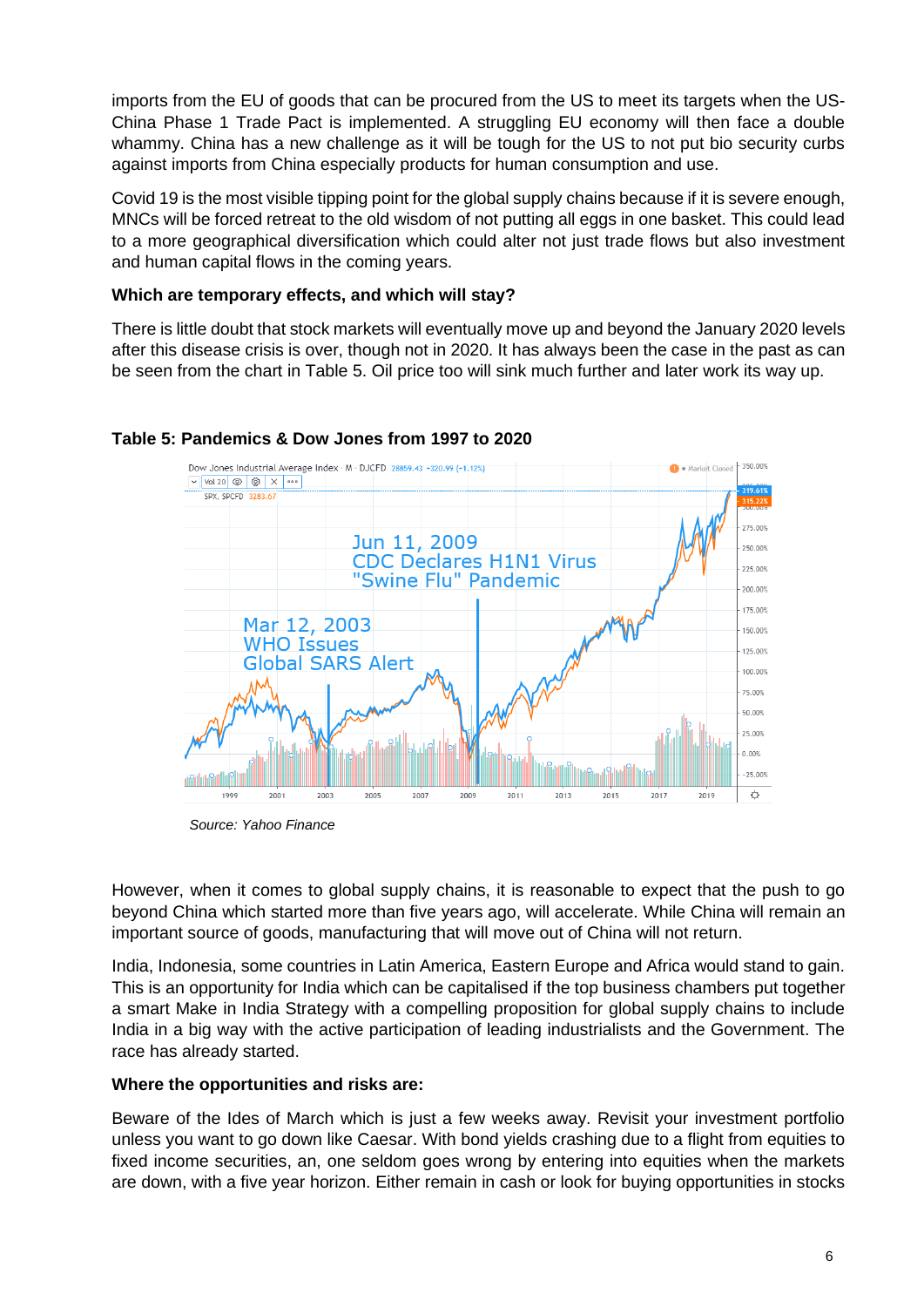of high performance companies with low leverage and good governance. Yes, such stocks do exist. The rest of the market faces high risk of being decimated.

Good times are starting for those who want to buy capital goods for greenfield projects or expansions. The same can be said about acquiring good businesses that can be revived with financial engineering.

Start-ups especially in consumer tech are expected to witness a 'back to reality' shift in valuation. Most of them don't make profits due to misplaced exclusive focus on growth and related metrics but have sky high valuations driven mostly by financial investors whose larger objective is to set up things for their exit at higher than their entry cost. In the emerging environment, the music could stop quite suddenly. Track the good ones and keep money at hand for acquisition.

It goes without saying that 'one should never waste a recession'. This is the best time to transform businesses to make them future ready with calibrated investment in digitisation and removal of flab. This is not just an opportunity but an important risk mitigation initiative which should not be deferred.

#### **What signals to look out for**

There are many lead indicators to choose from depending on whether your perspective is that of an operator of a business, or of a stock market investor or a borrower or an acquisition artiste or provider of professional services or a travel/ hospitality company, etc. If it helps to know the likely state of play of the economy in 2020 slightly in advance of events, you should track 7 indicators although there are many more:

- 1. Covid 19: Rate of spread (number of countries, infections, mortality) and direction of spread (from which regions to which new regions)
- 2. Unemployment index: Trend
- 3. PMI trend: Available for most relevant countries
- 4. Retail sales index: Many countries publish them
- 5. Construction Permits issued: Trend will indicate likely job creation, demand for construction materials, credit uptake, etc.
- 6. Inventories: Trend in key sectors will indicate likely purchase and production in the near future.
- 7. Automobile Sales: Mother sector whose health is a lead indicator of what will happen to several manufacturing sectors, retail lending, job market, etc.

#### **The last words**

2020 is a landmark year for the unstable world, with tipping points likely for several matters like climate, water availability, energy (especially oil), finance (including remittance and payments), digital technologies, quantum computing, geo-politics, etc. which will impact human life significantly but they are not covered in this note for want of space. What has been described in this note will create more than enough excitement, concern and opportunities during the year. I conclude this note with the hope that mankind will win decisively against Cyrus de Virus.